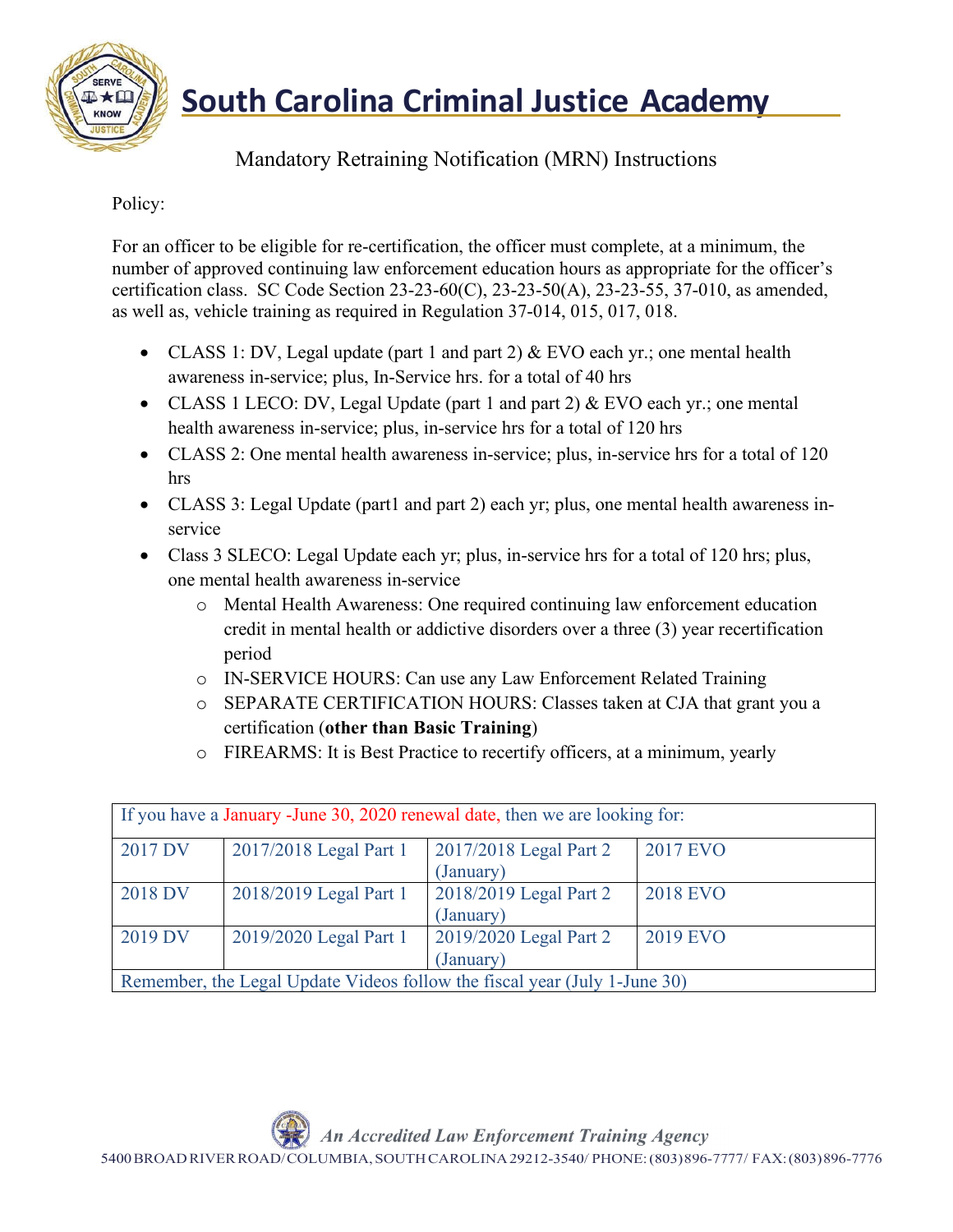Instructions for submitting an MRN through ACADIS:

Complete the MRN form for any training that was not taken as Online Training in ACADIS. Online training is Legal Update, DV, Line Up, etc.

Log into the ACADIS Portal https://acadis-portal.sccja.sc.gov/acadisviewer/login.aspx Find officer under Personnel Tab Scroll to certification and select "Renew" next to the officer's certification class Verify Officers information is correct and select "Continue" Read the Guidelines for Renewal and click "Continue"

The requirements for re-certification are listed.

1. Click "Update" next to the Requirement

| Home | <b>Training and Events</b>  | Registration             | Organization                                                                                        | Personnel  | Academy Resources*                                                                                                                                                       |               |               |
|------|-----------------------------|--------------------------|-----------------------------------------------------------------------------------------------------|------------|--------------------------------------------------------------------------------------------------------------------------------------------------------------------------|---------------|---------------|
|      | Personal Information        |                          | <b>REQUIREMENTS</b>                                                                                 |            |                                                                                                                                                                          |               |               |
|      | Guidelines                  |                          |                                                                                                     |            | Please acknowledge the fulfillment of the following requirements. To acknowledge or document the<br>fulfillment of a requirement, click the corresponding "Update" link, |               |               |
|      |                             |                          | Requirement                                                                                         | Type       | <b>Fulfilled Date</b>                                                                                                                                                    | <b>Status</b> |               |
|      | Requirements<br>Affirmation |                          | Domestic Violence<br>Update (1 update each<br>year totaling 6 hours)                                | Training   |                                                                                                                                                                          | Unfulfilled   | Update        |
|      |                             | vary)                    | <b>Emergency Vehicle</b><br>Operation (EVO) (3 EVO)<br>classes / hours may                          | Training   |                                                                                                                                                                          | Unfulfilled   | Update        |
|      |                             |                          | Legal Update (2 parts for<br>each year totaling 6<br>hours/3 Years)                                 | Training   |                                                                                                                                                                          | Unfulfilled   | Update        |
|      |                             | needed)                  | Line Up (Optional<br>training offered by CJA -<br>6 hours x 3 Years = an<br>additional 18 hours, if | Training   |                                                                                                                                                                          | Unfulfilled   | Update        |
|      |                             |                          | Mental Health on                                                                                    | more . ITT |                                                                                                                                                                          | bollittided   | <b>Undate</b> |
|      | P Type here to search       | $\circ$<br><b>m</b><br>- | ŵ                                                                                                   |            | Delete Request   Finish Later   Back                                                                                                                                     |               | Continue      |

2. Choose the course(s) that fulfill the requirement by checking the box next the course(s)

| Training           |              |                                                                                                                                         |                   |     |        |             |                          |                                                      |
|--------------------|--------------|-----------------------------------------------------------------------------------------------------------------------------------------|-------------------|-----|--------|-------------|--------------------------|------------------------------------------------------|
| <b>REQUIREMENT</b> |              |                                                                                                                                         |                   |     |        |             |                          |                                                      |
|                    |              | Legal Update (2 parts for each year totaling 6 hours/3 Years) @ Instructions                                                            |                   |     |        |             |                          |                                                      |
|                    |              |                                                                                                                                         |                   |     |        |             |                          |                                                      |
|                    |              | <b>DOCUMENTATION OF FULFILLMENT</b><br>Select one or more events below to fulfill the requirement. Additional options are listed below. |                   |     |        |             |                          |                                                      |
|                    |              |                                                                                                                                         |                   |     |        |             |                          |                                                      |
| <b>Training</b>    |              |                                                                                                                                         |                   |     |        |             |                          |                                                      |
|                    |              |                                                                                                                                         |                   |     |        |             |                          |                                                      |
|                    | Training     | D Upcoming, Ongoing, & Unconfirmed                                                                                                      | Start             | End | Grade  | Hours       | <b>Training Category</b> | Training for Period: 7h 15m<br><b>Student Status</b> |
|                    | ╳<br>January | Legal Update - Legal<br>Update 2019-2020                                                                                                | 03/19/2020        |     |        | 0h 0m       |                          | In Progress                                          |
|                    | జ            | Legal Update - Legal<br>Undate 2018-2019                                                                                                | 03/19/2020        |     |        | 0h 0m       |                          | In Progress                                          |
|                    |              | Post in Konstantial   Bilderbook at                                                                                                     | ting 11 is posted |     | more * | dillo money |                          | <b>Richmond</b>                                      |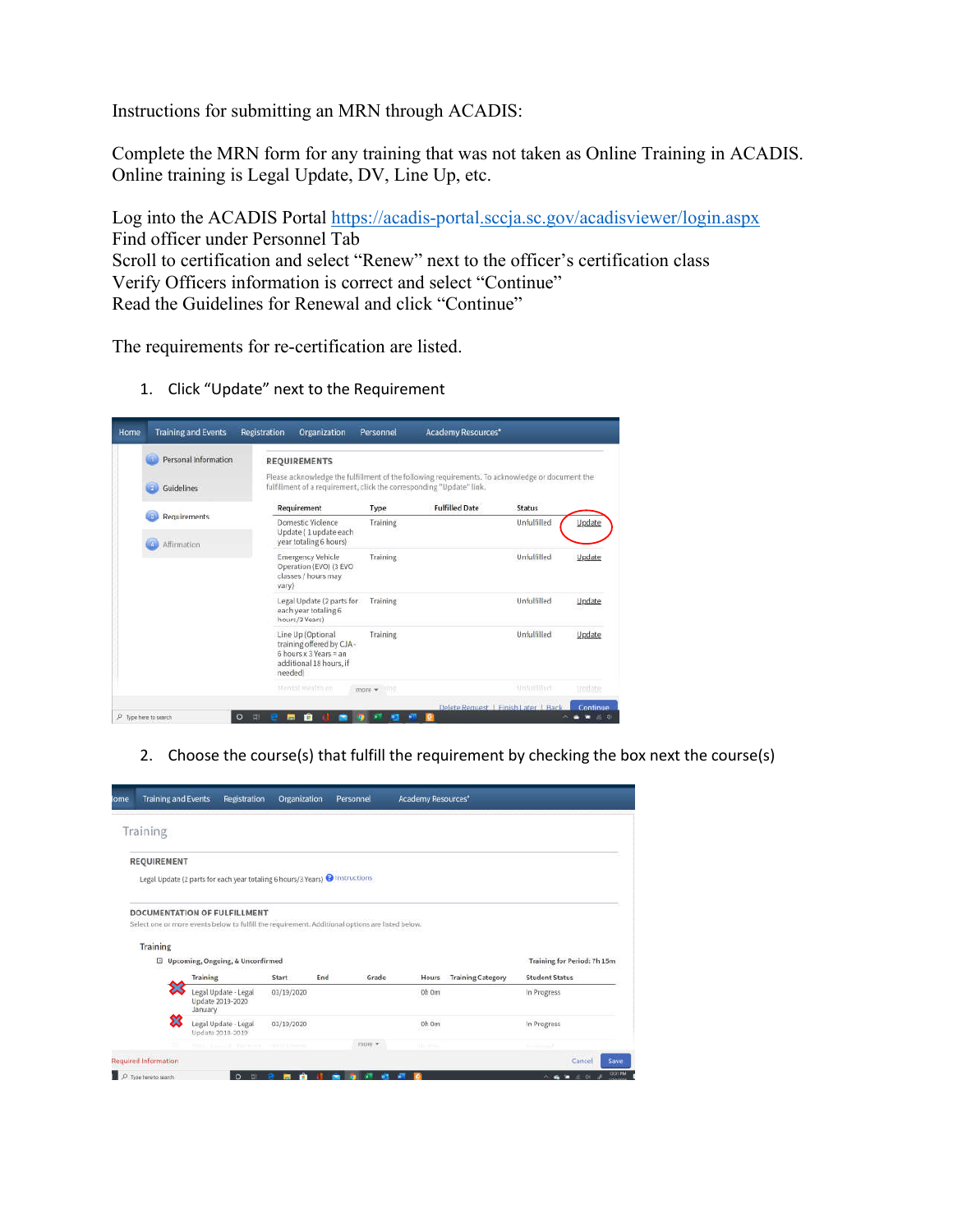3. Then Scroll to the very bottom of the screen

Click "The Requirements have been met or exceeded" then click "Save"



You will see that requirement has been updated to "Fulfilled" under "Status"

|                  | Requirement                                                                                                     | Type     | <b>Fulfilled Date</b>                 | <b>Status</b> |        |
|------------------|-----------------------------------------------------------------------------------------------------------------|----------|---------------------------------------|---------------|--------|
| Requirements     | Domestic Violence Update (1 update)<br>each year totaling 6 hours)                                              | Training |                                       | Unfulfilled   | Undate |
| m<br>Affirmation | Emergency Vehicle Operation (EVO)<br>(3 EVO classes / hours may vary)                                           | Training |                                       | Unfulfilled   | Undate |
|                  | Legal Update (2 parts for each year.<br>totaling 6 hours/3 Years)                                               | Training | 03/30/2020 by Collins.<br>Mellissa M. | Fulfilled     | Update |
|                  | Line Up (Optional training offered by<br>$CJA - 6 hours \times 3 Years = an$<br>additional 18 hours, if needed) | Training |                                       | Unfulfilled   | Update |
|                  | Mental Health or Addictive Disorders<br>Update (hours vary- CJA offers 2.25<br>hours)                           | Training |                                       | Unfulfilled   | Update |
|                  | MRN for training not documented in<br><b>ACADIS</b>                                                             | Document |                                       | Unfulfilled   | Update |
|                  |                                                                                                                 |          |                                       |               |        |

Move on to the next Requirement and complete steps 1-3 above for each requirement until all requirements are marked "Fulfilled"

If the training was done outside of ACADIS

click "Update" for that requirement

At the bottom Click "Request Waiver"

If there is a certificate of training that would meet the requirement, you can upload the certificate You will then provide clarifying comments. You can state "Certificate attached" or if the training is listed on the MRN just state "MRN will be attached" Click "Save"